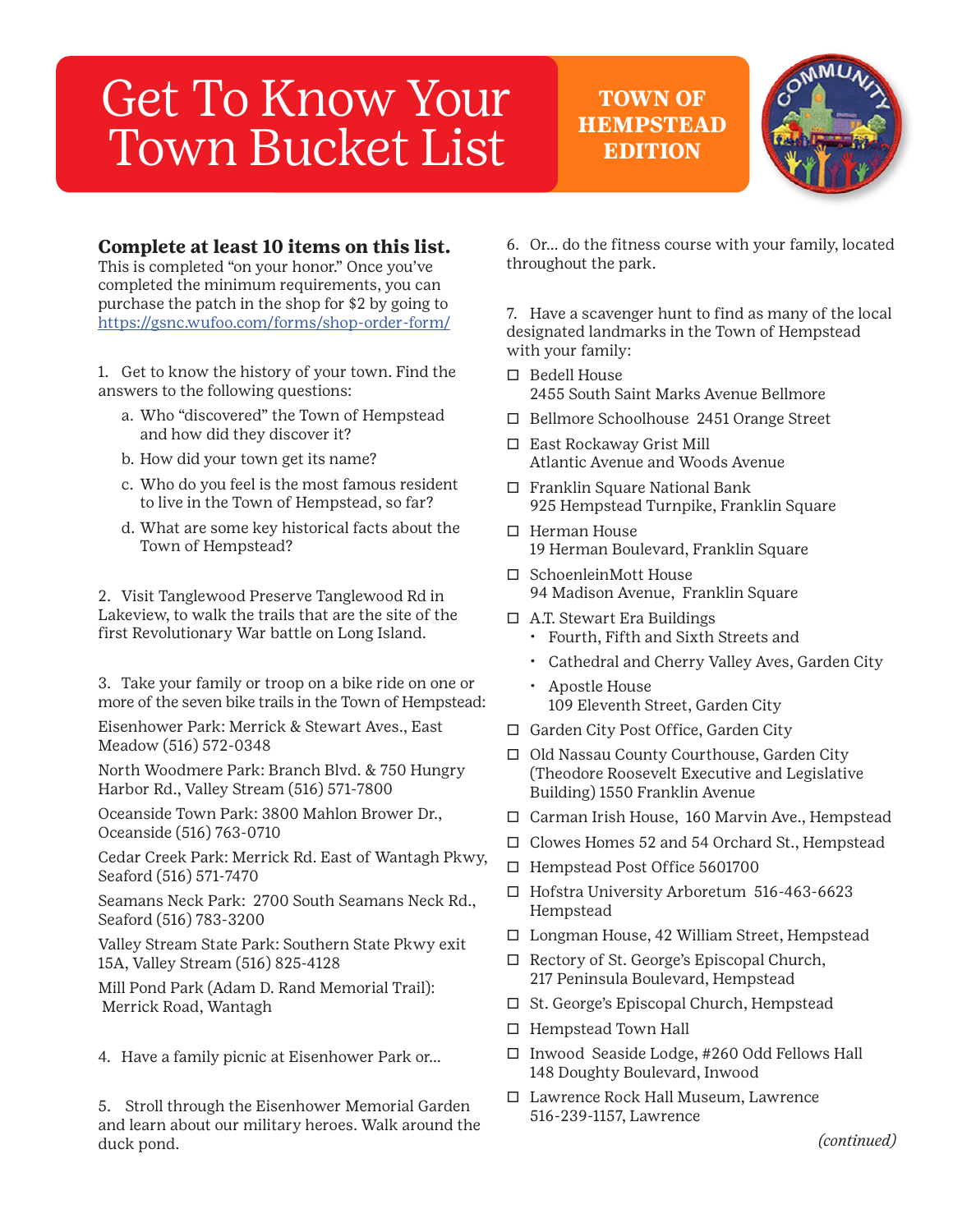## **Get to Know Your Town Bucket List** (Town of Hempstead Edition)

- $\Box$  Levittown Jerusalem District No. 5 Schoolhouse, Old Jerusalem Road
- □ Weber House 52 Oaktree Lane Levittown Southard House 891 Bellmore Avenue, North Bellmore
- $\Box$  North Merrick Campgrounds Chapel, 4 Peck Avenue, North Merrick
- □ Campgrounds Minister's House, 2 Wesley Avenue, North Merrick
- � Geischen Manor, 2526 Oceanside Road, Oceanside
- � Rockville Centre Post Office 516-766-0479
- □ Seaford Historical Museum 516-826-1150
- □ Valley Stream Pagan Fletcher Restoration 516-872-4159
- � Birdsall House, 1682 Old Mill Road
- □ Jackson House, 1542 Wantagh Avenue
- � Jerusalem Avenue Schoolhouse, Old Jerusalem | Road and Wantagh Avenue
- � Lawrence House, 1880 Old Mill Road, Wantagh
- □ Seamen Venier House, 1844 Wantagh Avenue, Wantagh
- � Wantagh Railroad Complex, 1700 Wantagh Avenue,Wantagh

8. Build a sandcastle, collect sea shells, walk the board walk or attend an event at one of our six beaches:

- Jones Beach State Park, P.O. Box 1000, Wantagh 516-785-1600
- Lido Beach Town Park, 630 Lido Blvd., Lido Beach 516-431-6650
- Town Park at Point Lookout, Lido Blvd., Point Lookout 516-431-3900
- Lido West Town Park, 200 Lido Blvd. Lido Beach 516-432-0940
- Town Park at Sands, 710 Lido Blvd., Lido Beach 516-431-6910
- Harbor Isle Beach, Island Parkway, Harbor Isle 516-432-5554
- Hewlett Point Park, 130 Hewlett Point Ave. Bay Park 516-599-4064

9. Take your family to a free Town of Hempstead concert! All concerts start at 7:30p.m.

June 26 (Rain Date June 27): Veteran's Salute, The Commodores /Fireworks Pt Lookout Town Park

July 6: Dance the night away as Decadia plays tribute to the music from 80's & Beyond at Newbridge Rd. Park, So. Bellmore

July 7: "Shake it Off" with Fearless, a Tribute to Taylor Swift at Speno Park, East Meadow

July 8: You'll be "Over the Rainbow" with Lenny Del and the Demensions as they sing your favorite Doo Wop songs at Rath Park, Franklin Square

July 9: 45 RPM presents C'mon Get Happy the Super '70s Show, a Tribute to some of the happiest music and the biggest pop stars of the '70s. \*\*A SPECIAL EVENING REMEMBERING DANNY CALVAGNA\*\* at Merrick Rd. Park, Merrick

July 12: Dance the night away with the Kamellot Band at Walker Memorial Park, Lakeview.

July 13: There may just be a "Heatwave" when Blue Bayou hits the stage with a tribute to Linda Ronstadt at Forest City Park, Wantagh

July 14: You won't feel "Alone" with Bad Animals as they pay tribute to Heart at Oceanside Park, Oceanside

July 15: You'll need those bell bottoms and platform shoes as you blast into the past with 70's Rock Parade at Echo Park, West Hempstead

July 16 - You will have complete "Satisfaction" when Streetfighter hits the stage with Stones Tribute Show at Baldwin Park, So. Baldwin

July 20: Hear the greatest hits from 50's in Plaza Theatrical Production of Forever Plaid at Coes Neck, Baldwin

July 21: "We're Truckin'" with a little "Sugar Magnolia" as Half Step performs the hits of the Grateful Dead at Seamans Neck Park, Seaford

July 22: Relive the magic of Motown with That Motown Band as they perform of the greatest soul, blues and dance classics at Town Park, Pt. Lookout

July 23: That 70's Band relives the grooves of funk, disco and rock from the greatest dance decade in history! At Shell Creek Park, Island Park

July 27: You'll feel like you just tuned into your favorite radio station as you hear all of the songs you loved, as well as incredible "rock blocks" of your favorite artists with Radio Flashback at Mill Brook, Valley Stream

July 28: "You May Be Right" but there is no "Pressure" when Songs in the Attic, the music of Billy Joel featuring David Clark performs at East Village Green, Levittown

July 29: Rock the night away with Mean Machine as they play all the great hits from the 70's to today at Averill Park, Elmont

July 30: Jump in the beach party with Jimmy Kenny and the Pirate Beach Band as they play tribute to Jimmy Buffett, Kenny Chesney and The Zac Brown Band at Hewlett Pt. Park, East Rockaway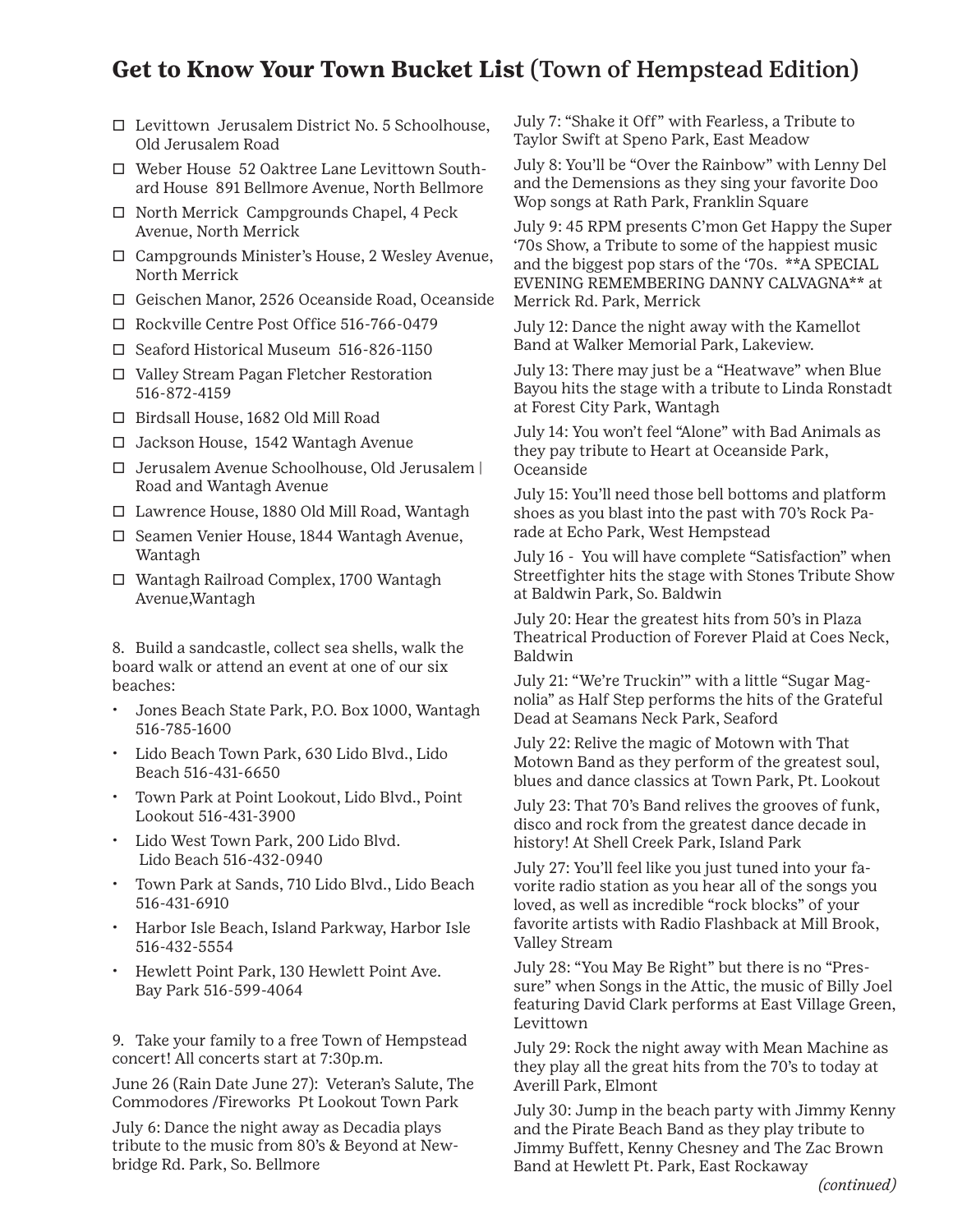#### **Get to Know Your Town Bucket List** (Town of Hempstead Edition)

August 3: There will be no "Evil Woman" as Strange Magic sings the hits of Electric Light Orchestra at Newbridge Park, So. Bellmore

August 4: It's 90's Night with Larger Than Life, The Ultimate Boys Band, featuring hits from Boyz to Men, NSYNC, Backstreet Boys, and more at Echo Park, West Hempstead

August 5: Enjoy the sounds of "Motown" and more with Jerome "City" Smith at Roosevelt Pool, Roosevelt

August 6: There will be "Something in the Air" as PsuedoSsudio performs the hits of Phil Collins at East Village Green, Levittown

August 10: Welcome the "Soul Man" himself, Killer Joe, as he pays tribute to the Blues Brothers at Uniondale Park, Uniondale

August 11: Mi Gente Live, a High Energy tribute to Latin icons, from old school to new school—Ricky Martin, Marc Anthony, J-Lo, Shakira, Gloria Estefan and many more at Speno Park, East Meadow

August 12: It will be "Hip to be Square" when Back in Time sings the hits of Huey Lewis and News at Oceanside Park, Oceanside

August 13: "I'll Be Living on a Prayer" "Faithfully" as BonJourney plays the hits of Bon Jovi and Journey at Seamans Neck Park, Seaford

August 16: You'll be "Forever In Blue Jeans…"If You Know What I Mean" with So Good the Neil Diamond Experience at Rock Hall Museum, Lawrence

August 17: Teresa McClean performs the hits from Connie Francis to Dusty Springfield & from Whitney Houston to Celine Dion at Rath Park, Franklin Square

August 18: "Heaven Knows" this won't be the "Last Dance" as Nikki Torres & The Girls of Summer pay tribute to Donna Summer at Hewlett Pt. Park, East Rockaway

August 19: Enjoy one of Long Island's favorite and most talented eclectic rock bands, Wonderous Stories at Merrick Rd. Park, Merrick

August 20: You will not be living a "Fantasy" hearing Shining Star, An Earth Wind and Fire tribute at Town Park, Pt. Lookout

September 4 (Rain Date October 10): Mike DelGuidice & Big Shot, celebrating the Music of Billy Joel at Town Park, Pt. Lookout

*Vehicles will be admitted to the parking lot on a firstcome, first-served basis beginning at 6pm the day of the event. Movies begin at dusk. Movies are subject to change and will be held weather permitting. For more information, please call 516-797-7925.*

10. Learn about dinosaurs and other scientific excitement at The Center for Science Teaching and Learning, 1450 Tanglewood Rd., Rockville Centre, 516-764-0045.

11. Find out who your Town of Hempstead public officials are and what their role in government is. Write them a letter or draw a picture telling/showing them what you love about the Town of Hempstead.

12. Set up a visit with your local Town of Hempstead councilman or councilwoman and learn about how the local government works. Get a tour of Town Hall. (Within CDC guidelines).

13. Do a museum tour throughout the Town of Hempstead:

- Explore African American History at the African American Museum of Nassau County, 110 N. Franklin St, Hempstead, NY 11550 516-572-0730
- Explore the Long Island Children's Museum Uniondale, New York 11 Davis Ave., Garden City, 516 224-5800
- Visit the The Francis X. Pendl Nassau County Firefighters Museum and Education Center to learn about the science of firefighting, 1 Davis Ave. off Charles Lindbergh Blvd. Garden City 516 572-4177
- Visit the Cradle of Aviation Museum, Charles Lindbergh Blvd, Garden City, NY 11530

14. Find a landscape that you find beautiful in the Town of Hempstead and using your favorite medium (paint, pencil sketch, water color, etc), recreate the landscape artistically.

15. Visit Wantagh Park to play miniature golf or…

16. Cool down at the water park and pool.

17. Visit Jones Beach Energy and Nature Center to work on one of your eco badges Jones Beach State Park, West End 2, 150 Bay Pkwy., Wantagh 516 809-8222